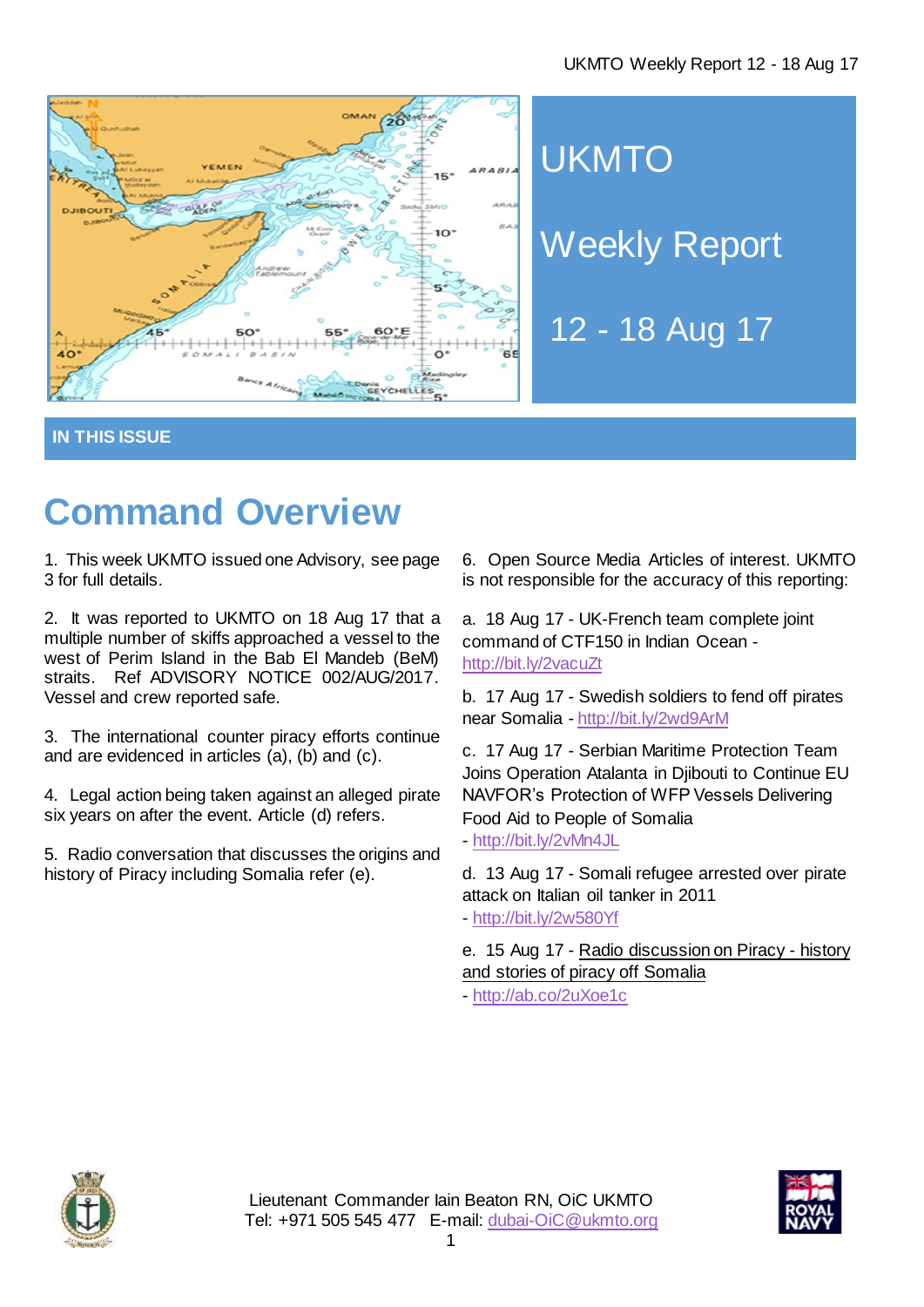## **ATTACKED, BOARDED OR HI-JACKED**

- (1) **Attacked** No incidents to report.
- (2) **Boarded** No incidents to report.
- (3) **Hijacked** No confirmed incidents

## **Vessels & persons under pirate control**

| <b>Details of Vessel</b>        |             | No.<br>Vessels<br>held | No.<br><b>Souls</b><br>held | Date<br><b>Taken</b> |
|---------------------------------|-------------|------------------------|-----------------------------|----------------------|
| <b>Merchant Vessels</b>         |             |                        |                             |                      |
| Dhows/Fishing<br><b>Vessels</b> |             |                        | 0                           |                      |
|                                 | <b>Dhow</b> |                        | 8                           | 26/03/15             |
|                                 | Total       |                        | 8                           |                      |

# **FUTURE EVENTS**

| Date         | Event         | Location       |
|--------------|---------------|----------------|
| 21-22 Nov 17 | <b>SHADE</b>  | <b>Bahrain</b> |
| 30 Nov 17    | <b>MIEVOM</b> | Dubai          |

## **LIAISON AND VISITS**

MNLO Capt Per Laursen Balle, represented UKMTO at Maersk Tankers Bi-annual Seminar in Dubai on 15 Aug 17.

Should anyone wish to visit our office in Dubai please contact Lt Cdr Beaton E-mail: [dubai](mailto:dubai-oic@ukmto.org)[oic@ukmto.org](mailto:dubai-oic@ukmto.org)

# **ALTERNATIVE SOURCES OF INFORMATION**

[NATO Maritime Command](http://www.mc.nato.int/) (MARCOM) **[MSCHOA](http://www.mschoa.org/)** [Combined Maritime Forces \(CMF\)](http://combinedmaritimeforces.com/) [Middle East Navigation Aids Service \(MENAS\)](http://www.menas.org/) [United Kingdom Hydrographic Office](http://www.ukho.gov.uk/security) **[IMB Live Piracy Reports](https://icc-ccs.org/piracy-reporting-centre/live-piracy-report)** [www.marad.dot.gov/MSCI](http://www.marad.dot.gov/MSCI) [www.ukmto.org](http://www.ukmto.org/)

# **SHIPS BRIEFED**

| Date       | Location         | <b>Vessel</b>         |
|------------|------------------|-----------------------|
| 15/08/2017 | <b>JEBEL ALI</b> | <b>ELLY MAERSK</b>    |
| 15/08/2017 | <b>JEBEL ALI</b> | <b>MSC ALEXANDRA</b>  |
| 15/08/2017 | <b>JEBEL ALI</b> | <b>NEPTUN D</b>       |
| 15/08/2017 | <b>JEBEL ALI</b> | <b>RED SEA PEARL</b>  |
| 16/08/2017 | <b>JEBEL ALI</b> | <b>ILIA</b>           |
| 16/08/2017 | <b>JEBEL ALI</b> | <b>MYKONOS DAWN</b>   |
| 16/08/2017 | <b>JEBEL ALI</b> | <b>SAKIZAYA KALON</b> |
| 17/08/2017 | <b>JEBEL ALI</b> | <b>FOTINI LADY</b>    |
| 17/08/2017 | <b>JEBEL ALI</b> | <b>JO JIN MARU</b>    |
| 17/08/2017 | <b>JEBEL ALI</b> | <b>TD HAMBURG</b>     |
| 18/08/2017 | JFBFI ALI        | <b>APL BARCELONA</b>  |
| 18/08/2017 | <b>JEBEL ALI</b> | <b>CENTAURUS</b>      |
| 18/08/2017 | JEBEL ALL        | <b>KOTA CEPAT</b>     |
| 18/08/2017 | <b>JEBEL ALI</b> | PRABHULLAL            |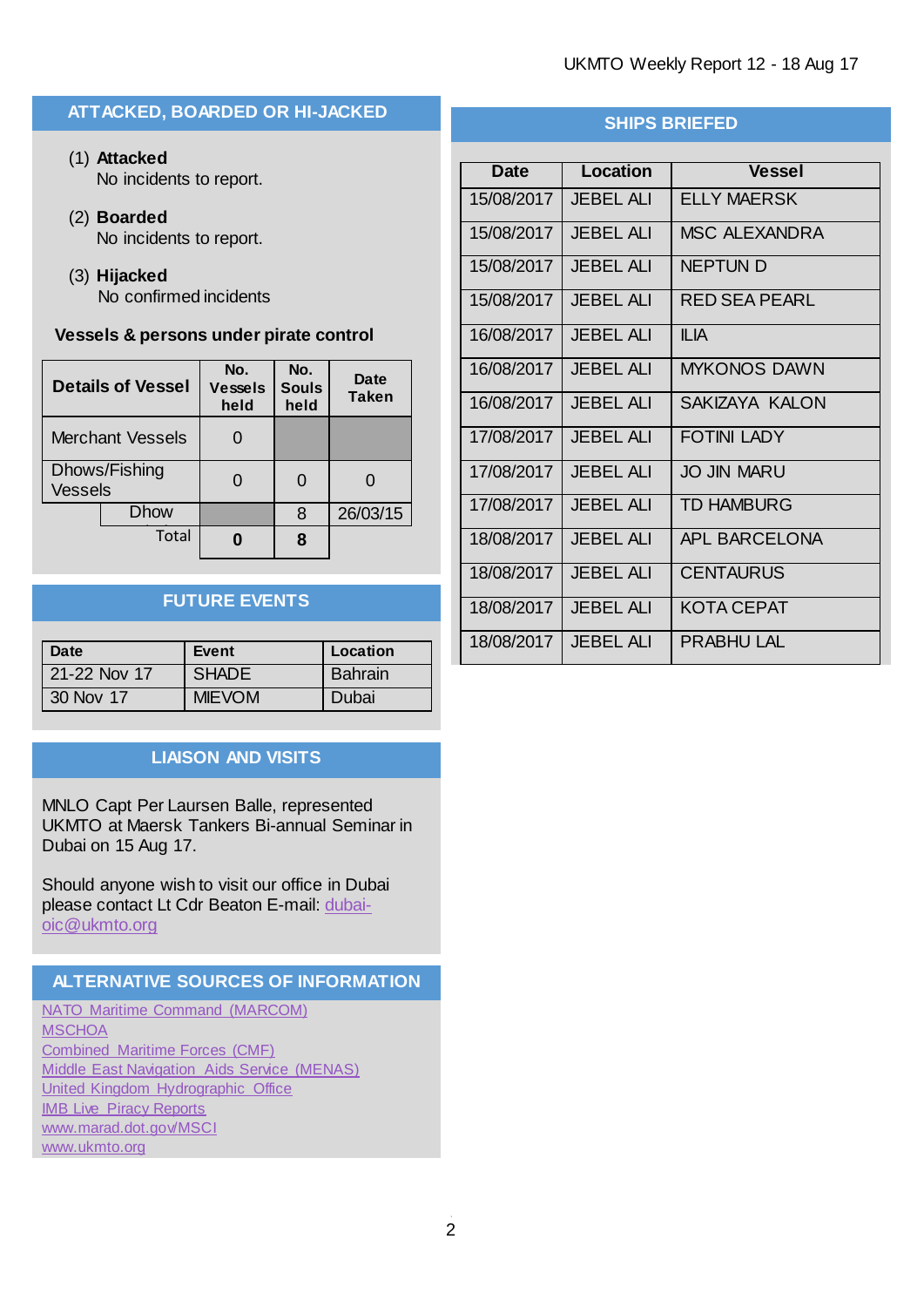#### UKMTO Weekly Report 12 - 18 Aug 17

## **WARNINGS**

No warnings issued this week.

# **ADVISORIES**

## **002/AUG/2017**

**Category:** Suspicious Vessel.

**Description:** On 18/08/2017 at 1132Z a Merchant Vessel was approached by a number of skiffs with 5/6 POB in each skiff and ladders sighted. Armed Security team on board and fired warning shots. Sighted in psn 1238N 04321E.

#### **NOTES**

Any queries regarding these Advisory Notices ring: 0044 2392 222060 only, for further information.

**THESE ADVISORIES** are **not** Classified as a Maritime Security Events and have **not** been verified by UKMTO. This information is provided to Inform maritime situational aw areness for mariners operating in the region. UKMTO is not responsible for the accuracy of this reporting.

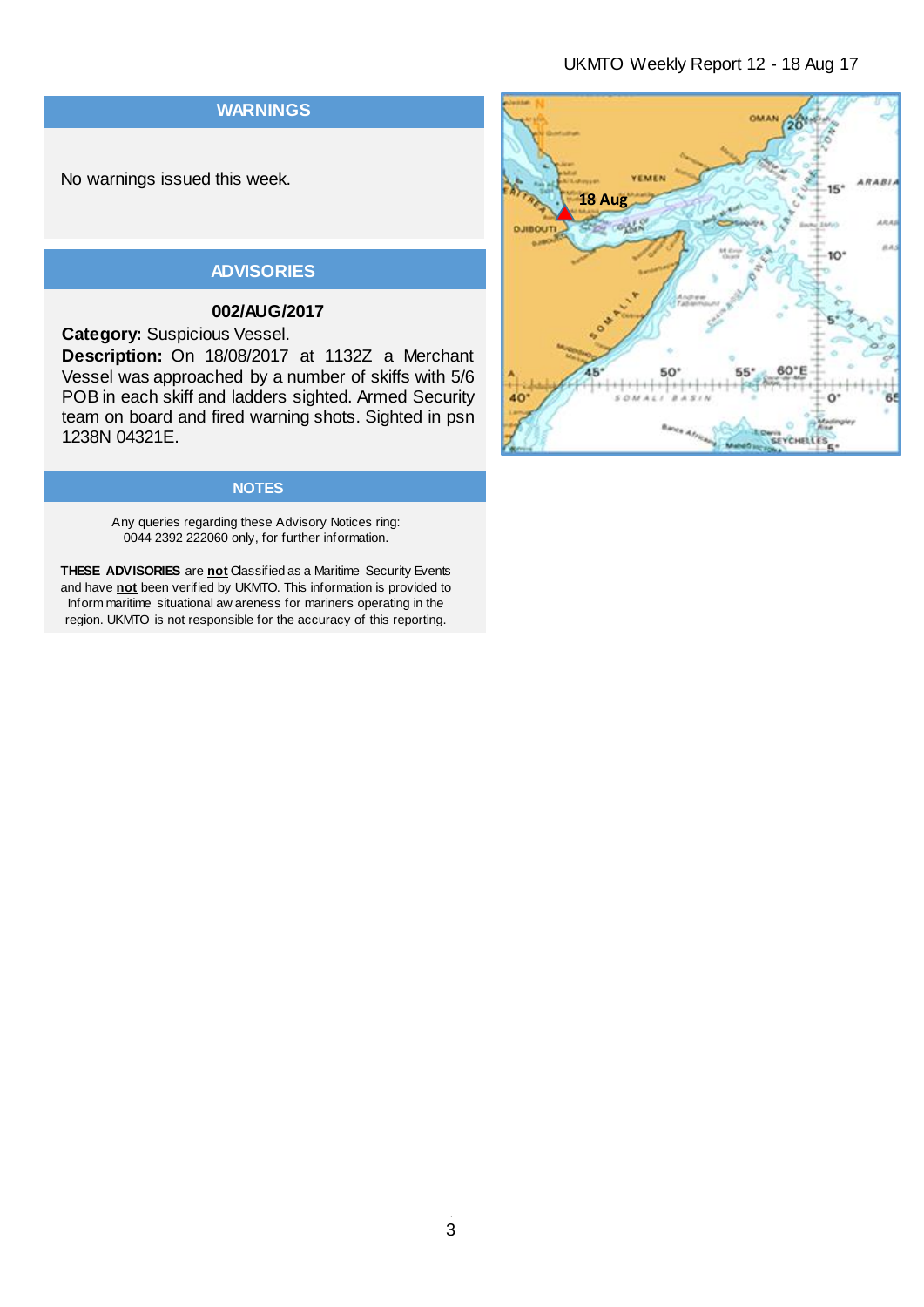# **NOTICE**

## **RELEASED ON BEHALF OF UK GOVERNMENT's DfT**

## **UKMTO NOTICE 001/AUG/2017**

#### **1. Category: Notice**

#### **2. Description: Guidance on transits through the Bab el Mandeb and associated waters.**

The following information from the UK government relates to transits through the Bab El Mandeb (BeM) and associated waters. It replaces previous guidance UKMTO Notice 001 July 2017 (which refers to CMF advice dated 16 July 2017) and UKMTO Notice 002 July 2017.

Recent attacks against merchant shipping in the Gulf of Aden and Bab El Mandeb have highlighted the risks associated with transiting these waters. Daylight attacks by small boats were conducted against two tankers in the southern approaches to the BeM. The method of these attacks has seen two or more skiffs approaching at high speed. In each case, one or more have fired small arms and Rocket Propelled Grenades and carried explosives. In both attacks, the skiffs carrying explosives detonated at a distance from the target vessel, but the presumed intent was to detonate the explosives against the hull. The assessment of the attacks against merchant vessels in the southern approaches to the BeM indicates that due to the low levels of sophistication, the exposure to the threat is greater in daylight hours. However, an attack during the hours of darkness cannot be excluded.

The risk of the conflict in Yemen spilling into the maritime domain also continues to exist in the area to the North of the BeM and around the Hanish Islands. Even though we do not expect merchant vessels to be targeted by the forces fighting in Yemen, the threat of collateral damage to commercial shipping is present and should not be ignored. This threat is assessed as greater in the hours of darkness (when attackers may be more likely to misidentify their targets) to the North of the Traffic Separation Scheme to the West of the Hanish Islands.

Therefore, operating in these waters requires thorough planning and the use of all available information. The maritime threat environment is dynamic; the risks will not remain constant for subsequent visits. It is essential therefore, that Masters, Ship Security Officers and Company Security Officers carry out detailed Risk Assessments for each voyage to the region and for each activity within the region.

All vessels transiting the Gulf of Aden and Bab El Mandeb should follow the guidance of BMP4 to the maximum extent possible and consider the use of embarked armed security. Recent attacks in 2017 serve to emphasise the importance of robustly following this guidance.

This information is aimed to help inform effective mitigating actions and has been developed through cooperation between Combined Maritime Forces (CMF) and UKMTO. The use of BMP4, armed security, shifting transit times, or any other defensive measures remain the sole decision of the vessel operator based on its own dedicated risk assessment and the requirements of the flag state.

**3**. Cancel UKMTO Notice 001/JUL/2017 & UKMTO Notice 002/JUL/2017

#### **4. Any queries regarding this UKMTO Notice ring 0044 2392 222060 only for further information.**